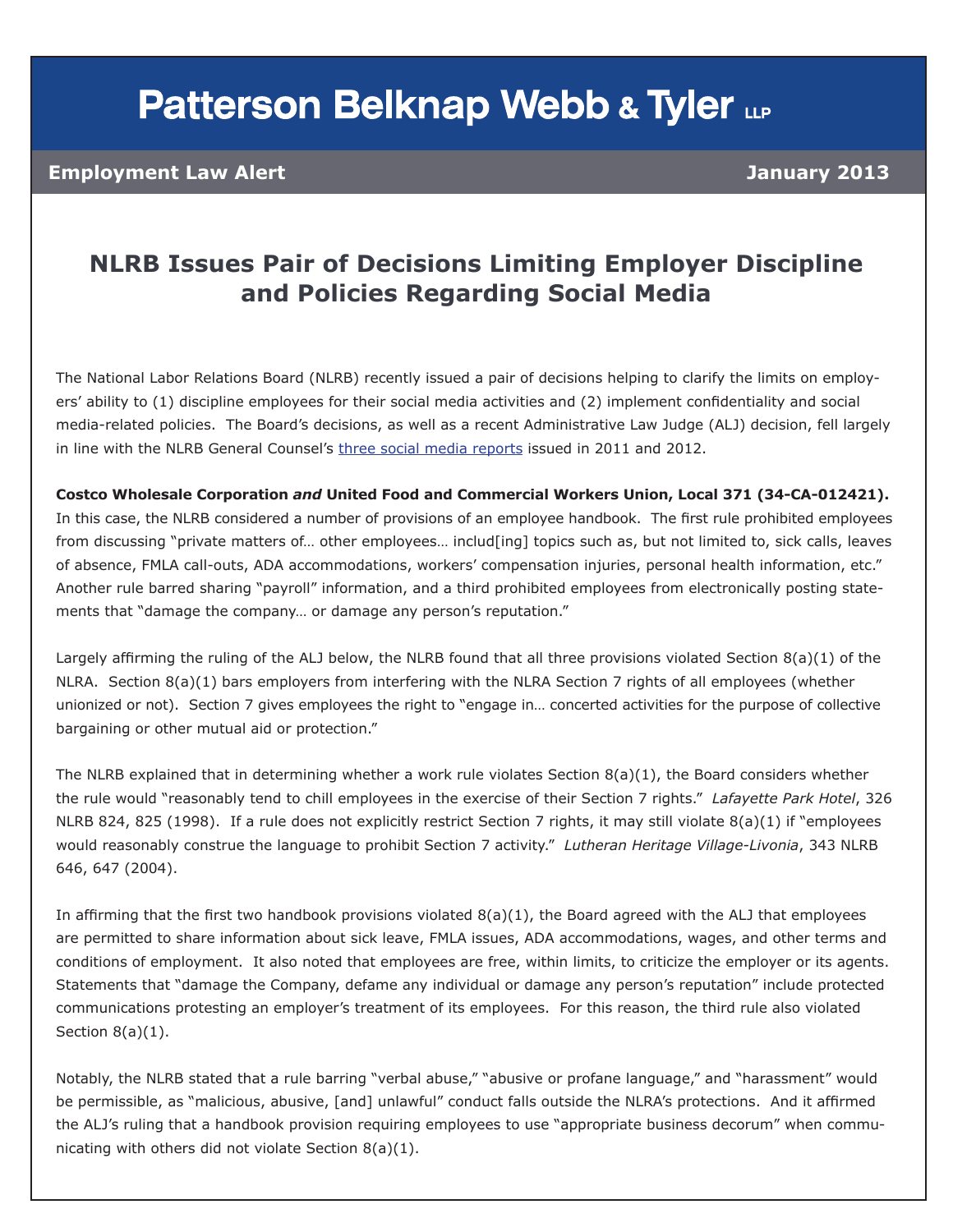**Hispanics United of Buffalo, Inc.** *and* **Carlos Ortiz (03-CA-027872).** In this case, an employer terminated five employees who posted comments on Facebook outside of work in response to a co-worker's criticism of their job performance. The co-worker complained about the Facebook comments to a superior, and the five employees were discharged for violating the company's "zero tolerance" policy prohibiting "bullying and harassment."

The NLRB found that the Facebook postings were "concerted [activity] for the 'purpose of mutual aid or protection'" and were thus protected conduct under Section 7. The activity was concerted both because the employees were making "common cause" with each other and because they were taking a "first step towards taking group action to defend themselves" against the complaining employee's accusations. The Board pointed out that the "object or goal" of initiating the group action does not have to be clearly stated for conduct to receive protection under the NLRA.

The employees' concerted activity was protected because they were discussing issues of job performance, which falls "well within" the protections of the NLRA. As a result, the Board found that the employer violated Section 8(a) (1) when it terminated the employees for their Facebook postings and affirmed the ALJ's order of reinstatement with backpay and interest.

The NLRB also pointed out that its "zero tolerance" bullying policy did not protect the employer. Quoting *Consolidated Diesel Co.*, 332 NLRB 1019, 1020 (2000), it stated that "legitimate managerial concerns to prevent harassment do not justify policies that discourage the free exercise of Section 7 rights by subjecting employees to… discipline on the basis of the subjective reactions of others to their protected activity." The Board emphasized that employers may not lawfully apply anti-bullying policies that contravene Board law.

**Quicken Loans, Inc.** *and* **Lydia E. Garza (28-CA-75857).** In another recent case, an ALJ from the NLRB's New York Branch Office considered two employee handbook policies. The first required employees to keep strictly confidential all "non-public information relating to… the Company's business… all personnel lists, personal information of co-workers… [and] personnel information such as home phone numbers, cell phone numbers, addresses and email addresses." The ALJ stated that these restrictions would "substantially hinder employees in the exercise of their Section 7 rights." Because employees could not discuss information regarding wages, benefits, and contact information with other employees, this provision violated Section 8(a)(1).

The second provision required employees to not "publicly criticize, ridicule, disparage or defame the Company or its products, services, policies… through any written or oral statement or image (including… any statements made via websites, blogs, [and] postings to the internet)." The ALJ noted that within limits, employees are permitted to criticize their employer and its products, including while appealing to fellow employees to gain their support. As a reasonable employee could understand this provision as barring this protected activity, the ALJ held that it also violated Section 8(a)(1).

**Key Takeaways.** The NLRB is treating social media as the modern "water cooler," and these decisions demonstrate its intention to limit employer restrictions on electronic communications. Employers should pay particular attention to the *Hispanics United* decision, as it signals that employers should exercise significant caution when disciplining employees based on their discussions of work-related issues via social media. While employers are generally permitted

## **Patterson Belknap Webb & Tyler LLP**

1133 Avenue of the Americas New York, NY 10036-6710 212.336.2000 www.pbwt.com